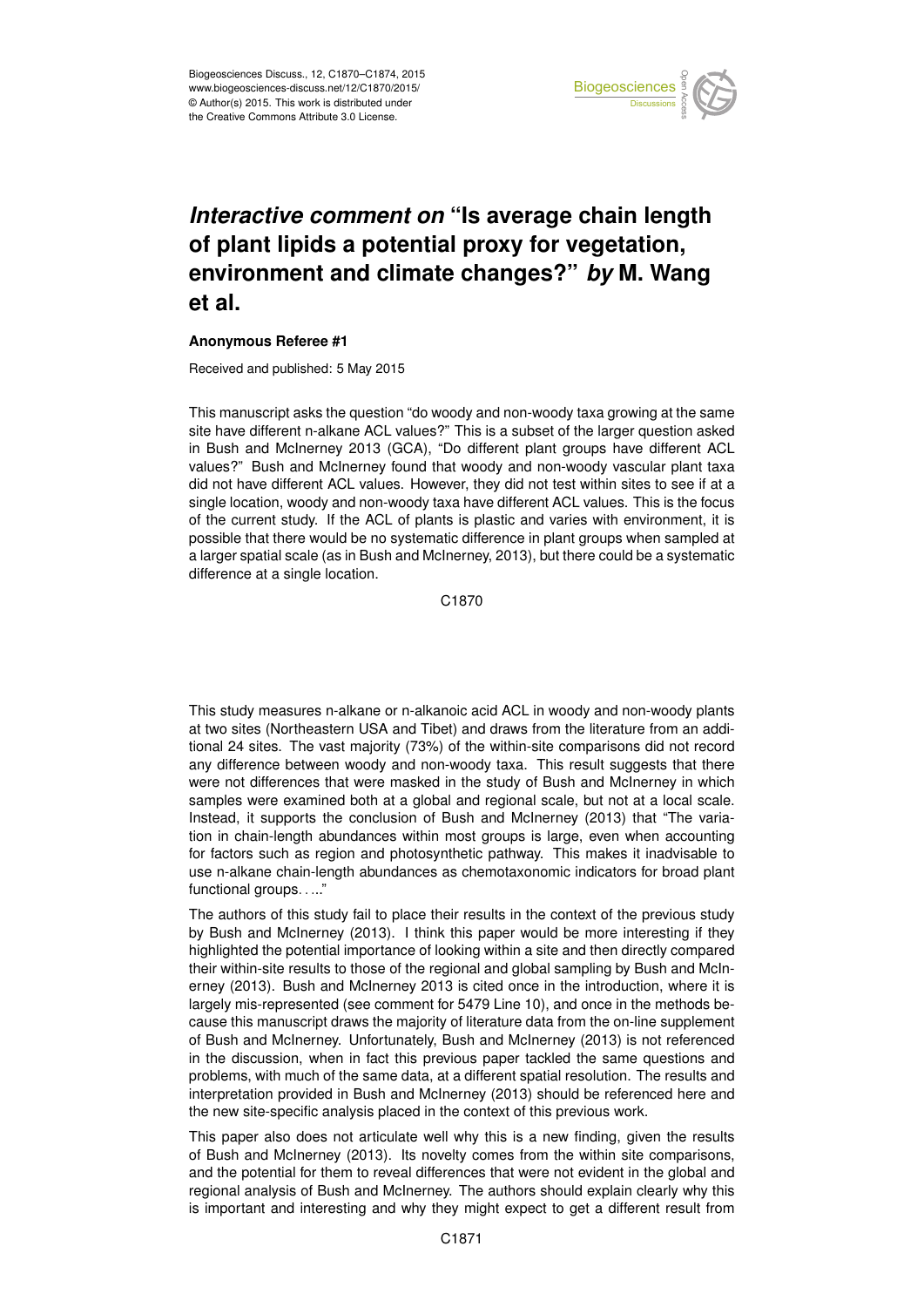what was found in Bush and McInerney.

The question posed in the title "Is average chain length of plant lipids a potential proxy for vegetation, environment and climate changes?" is not actually addressed in this paper. The paper addresses only whether plant lipids serve as a proxy for woody vs non-woody vegetation. It is misleading to suggest that it also addresses climate and environment in its analysis.

Multiple other citations are incorrect or incomplete. If previous work were properly acknowledged, and a persuasive case were made for the importance of site-specific analysis such as performed here, this paper would make an interesting contribution. As it stands, it is not publishable due to its failure to properly recognize previous work and its failure to highlight what is new about this analysis.

## Specific comments

5478, Line 25- Cranwell 1973 is not an appropriate reference here. This paper looked only at sediments and peats, not plants, and considered peatlants vs forest not grasslands. This paper is frequently incorrectly cited in the literature (as pointed out in Bush and McInerney 2013). 5479, line 6- Cranwell 1973 is once again an incorrect citation. They were not examining woody vs non-woody plants. They examined sediments, not plants. 5479 Line 10- Bush and McInerney 2013 is presented as if it only considered graminoids and woody plants but in fact it also considered forbs, mosses, ferns, succulents and aquatics. In addition, it examined woody gymnosperms and angiosperms separately. The woody and non-woody taxa have overlapping ranges, which is fundamental to the question being asked here. This should be more clearly summarized. See figure 2A from Bush and McInerney 2013. 5479 Line 12- This part of the introduction could be better argued that, although Bush and McInerney (2013) compared groups globally and within regions (Temperate zone and Africa – Figure 5 and 6)), they did not compare woody and herbaceous taxa within sites. The question you address with this paper should be, "do the global (figure 2, Bush and McInerney 2013) and

C1872

regional (Figure 5 and 6, Bush and McInerney 2013) patterns of overlapping ranges in n-alkane distributions hold true when examined at individual sites?" This is what is the new question and should be highlighted here. Section 3.1 and table 2. Why are n-alkanoic acids reported here rather than n-alkanes? I thougth that Hou et al. 2007 measured both n-alkanes and n-alkanoic acids. The new data presented for Lake Ranwu is for n-alkanes and the literature data is all for n-alkanes. Why bring in n-alkanoic acids for one site? Page 5484 Line 1- Why is it surprising that there is no significant difference between woody and non-woody taxa at a single site? This is what has been observed at a global and regional scale already by Bush and McInerney 2013. Given the available information, this is the expectation, not the surprise. Page 5484 Line 14- Cite Bush and McInerney 2013 here. This is what they showed previously. Page 5484 Line 15- Cite Bush and McInerney 2013 here. This is what they concluded previously. Page 5484 26- page 5485- Why would you expect the two botanic gardens to behave the same? They are most likely growing different plants. So it could be that the plants that differ. Not the watering regime. Page 5485- Section 4.2- There is insufficient and incorrect citation of previous literature that consider the possible climatic effects on ACL. At a minimum, this section should discuss and reference Bush and McInerney 2015 (Organic Geochemistry) Tipple and Pagani, 2013 (GCA) and the discussion in Bush and McInerney 2013 (GCA). Castañeda et al (2009) is an incorrect reference here because this paper looked primarily at algal lipids in lake sediments and did not measure plant waxes in warm and cool regions as implied by the citation. Page 5486, Line 10-13, This section should cite the work of Bush and McInerney 2013 that found no difference in ACL between sun and shade leave and leaves in different stages of senescence.

Technical Comments Table 2, sample 48 should have a capital C for Carya Table 3, please spell out or provide footnote of climate terms. Figures 2, and 4: Terminology in inconsistent and unclear. Figure 4 uses Herb and Woody while figure 2 uses herb, shrub, tree, fern, vine and grass. In text, non-woody is used synonymously with herbaceous which is used synonymously with herb. In addition, herb can refer to a subset